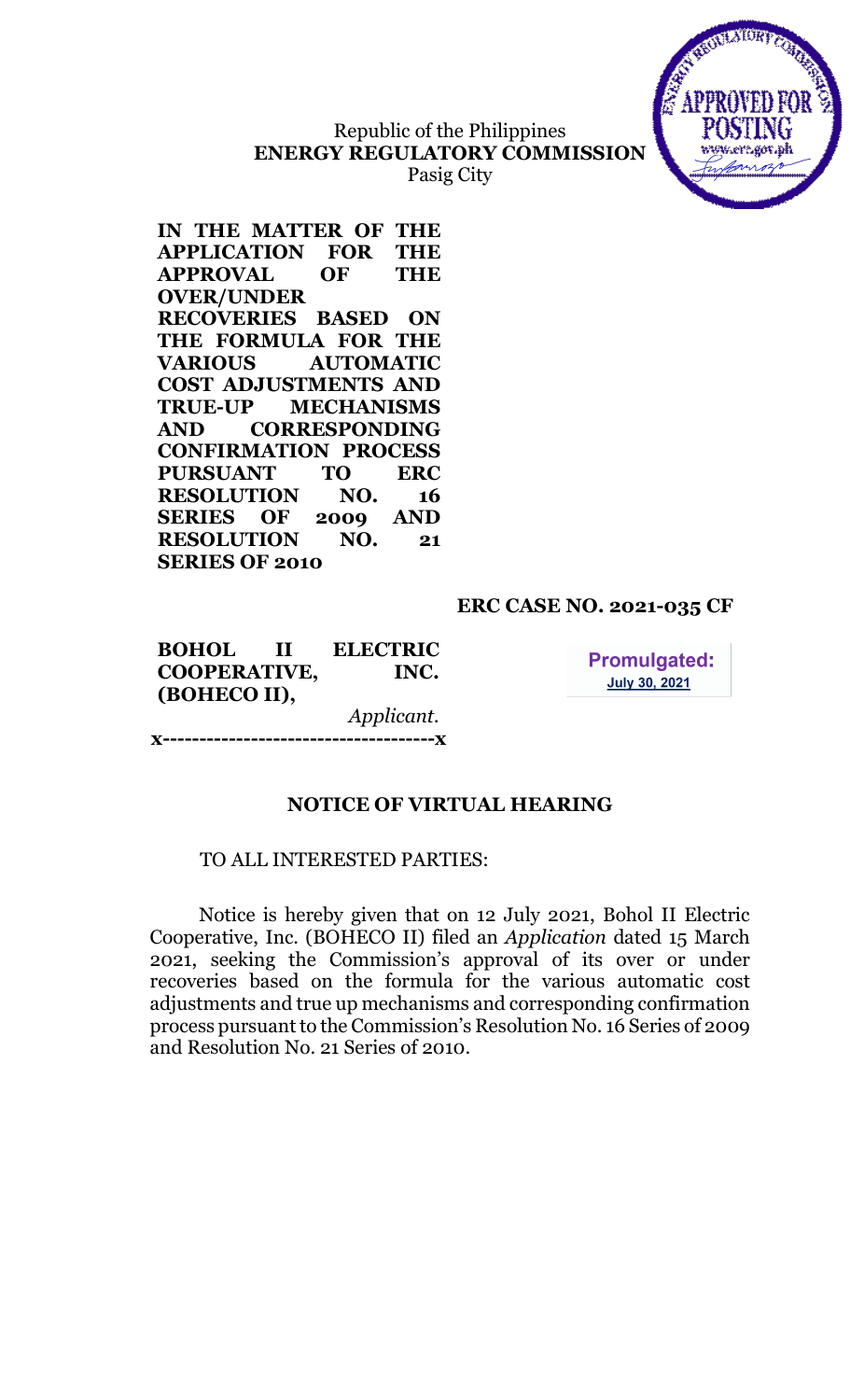## ERC CASE NO. 2021-035 CF NOTICE OF VIRTUAL HEARING/ 21 July 2021 PAGE 2 OF 7

The pertinent allegations of the said *Application* are hereunder quoted, as follows:

- 1. Applicant is an electric cooperative duly organized and existing under and by virtue of the laws of the Republic of the Philippines, with principal office address at Cantagay, Jagna, Bohol, 6308 where it may be served with summons and other legal processes, represented in this instance by its General Manager, Engr. Eugenio R. Tan, of legal age, Filipino, married and with office address also located at Cantagay, Jagna, Bohol per Board Resolution No. 44-2021;
- 2. Herein applicant is the exclusive franchise holder issued by the National Electrification Administration (NEA) to operate an electric light and power services in the (21) municipalities, namely the municipalities of Alicia, Anda, Bien-Unido, Buenavista, Candijay, Carlos P. Garcia Island, Dagohoy, Danao, Duero, Garcia-Hernandez, Getafe, Guindulman, Jagna, Mabini, Pilar, San Miguel, Sierra Bullones, Talibon, Trinidad, Ubay and Valencia, all in the province of Bohol;
- 3. Pursuant to ERC Resolution No. 16 Series of 2009 as amended by ERC Resolution No. 21 Series of 2010, more specifically Article 5, Section 1 thereof, all Visayas Distribution Utilities (DUs) shall file their respective consolidated applications on or before March 31, 2021 for the over/under recoveries on their implementation of various automatic cost adjustment and true-up mechanisms;
- 4. In applying various formulae in the determination of the adjustments and the recovery or refund of Over or Under Recoveries herein applicant hereby adopts the respective formula as provided for in ERC Resolution No. 16 Series of 2009 and ERC Resolution No. 21 Series of 2010 together with the specific definitions and sub-formula for each item thereof;
- 5. In support of this application, herein applicant attached the following required documents contained in the guidelines issued by the Honorable Energy Regulatory Commission, to wit:

#### FOLDER 1- APPLICATION

- a. Application
- b. Supply & Trans Data sheet for the year
- c. Statistical Data Sheet for the year
- d. Actual Implemented Rates Sheet for the Year
- e. Lifeline Discount Sheet for the year
- f. Senior Citizen discount sheet for the year
- g. Additional Statistical data Sheet for the year
- h. Summary of O/U Recoveries/Refund Computation yearly
- i. Proposed Refund/Collect Scheme

#### FOLDER 2 – SUPPLIER AND TRANSMISSION DATA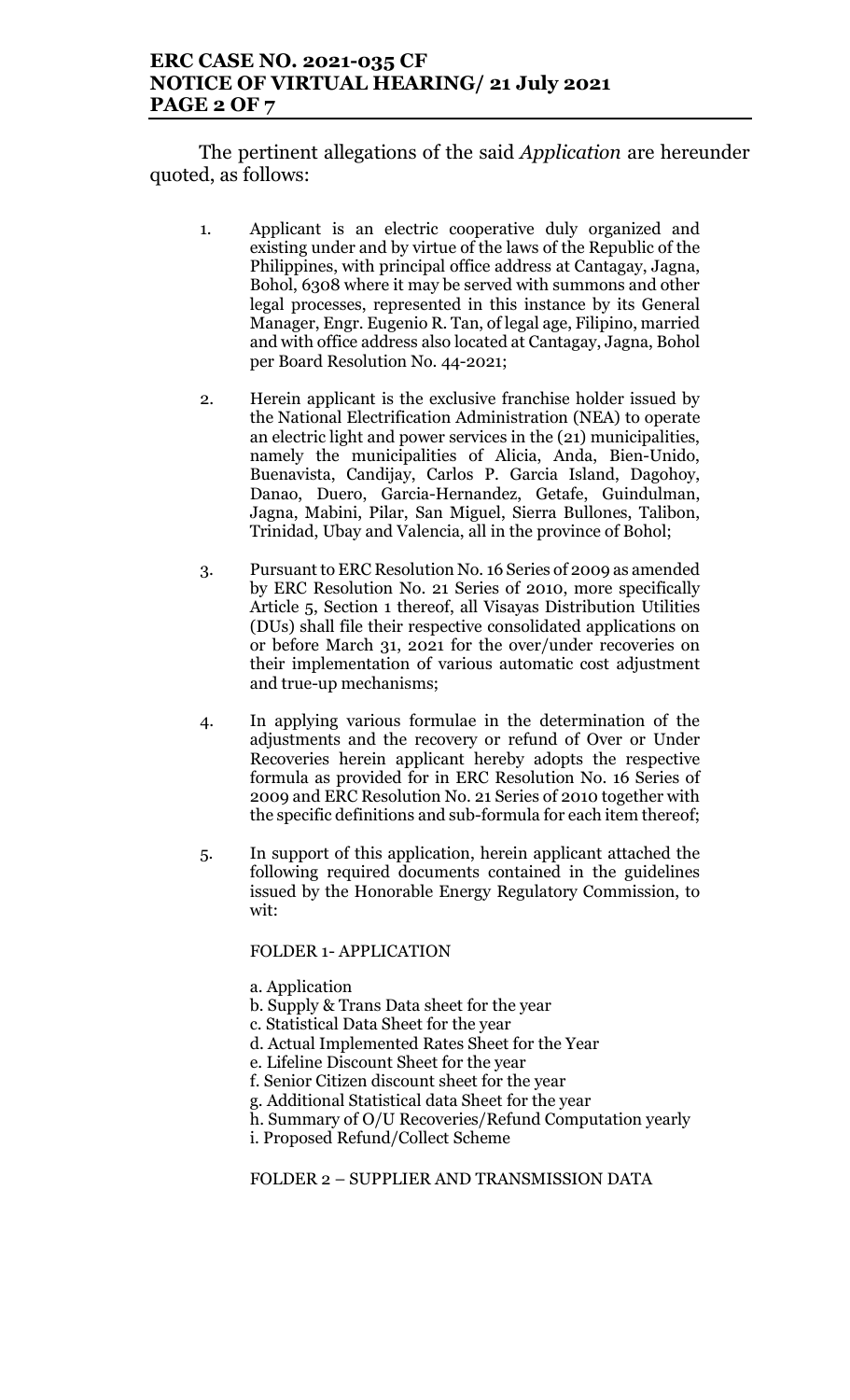## ERC CASE NO. 2021-035 CF NOTICE OF VIRTUAL HEARING/ 21 July 2021 PAGE 3 OF 7

- a. Power bills from suppliers, Proof of Payment, Adjustments/Debit or Credit memo
- b. NGCP

FOLDER 3 – STATISTICAL DATA

a. Summary of pilferage Cost recoveries/manifestation if N/A

- b. Report of implemented Orders/Decisions
- c. Monthly Financial & Statistical Report (Sections A & E)
- d. Demand (KW) Sales Summary Report

FOLDER 4 – ACTUAL IMPLEMENTED RATES DATA a. Two (2) consumer bills per customer class (non-lifeliner) b. One (1) consumer bill per Lifeline bracket (lifeliner)

c. One (1) Senior Citizen consumer bill

#### FOLDER 5 – OTHER DOCS

- a. Submitted Monthly URR (as per Res. No. 17 series of 2009)
- b. Submitted Monthly URR addendum
- c. Single Line Diagram
- d. Submitted Monthly reports as per ERC Resolution 10 series of 2018
- 6. The Summary of pass true-cost vis-à-vis the actual billing on estimated Generation, Transmission, System Loss, Lifeline Subsidy, Senior Citizen Subsidy rates are as follows, to wit:

#### BOHOL II ELECTRIC COOPERATIVE, INC. SUMMARY OF (OVER) / UNDER RECOVERY For the years 2018 – 2021

#### 1. Generation

|       | <b>GENERATION</b>    |                  |                |
|-------|----------------------|------------------|----------------|
| Year  | Allowable Generation | Generation       |                |
|       | Cost                 | Revenues         | (Over) / Under |
| 2018  | 700,906,107.97       | 702,076,435.25   | (1,170,327.28) |
| 2019  | 707,807,735.83       | 711,799,126.73   | (3,991,390.90) |
| 2020  | 694,221,896.65       | 697,219,911.16   | (2,998,014.51) |
| Total | 2,102,935,740.45     | 2,111,095,473.14 | (8,159,732.69) |

#### 2. Transmission

|       | <b>TRANSMISSION</b>      |                |                |
|-------|--------------------------|----------------|----------------|
| Year  | Allowable                | Transmission   |                |
|       | <b>Transmission Cost</b> | Revenue        | (Over) / Under |
| 2018  | 95,021,817.82            | 93,339,246.28  | 1,682,571.54   |
| 2019  | 95,484,968.14            | 97,623,173.72  | (2,138,205.58) |
| 2020  | 109,014,441.50           | 108,340,183.75 | 674, 257. 75   |
| Total | 299,521,227.46           | 299,302,603.75 | 218,623.71     |

#### 3. System Loss Rate

| <b>SYSTEM LOSS</b> |                  |                    |                |
|--------------------|------------------|--------------------|----------------|
| Year               | Allowable System | <b>System Loss</b> |                |
|                    | Loss Cost        | Revenues           | (Over) / Under |
| 2018               | 84,383,190.59    | 84,595,831.28      | (212, 640.69)  |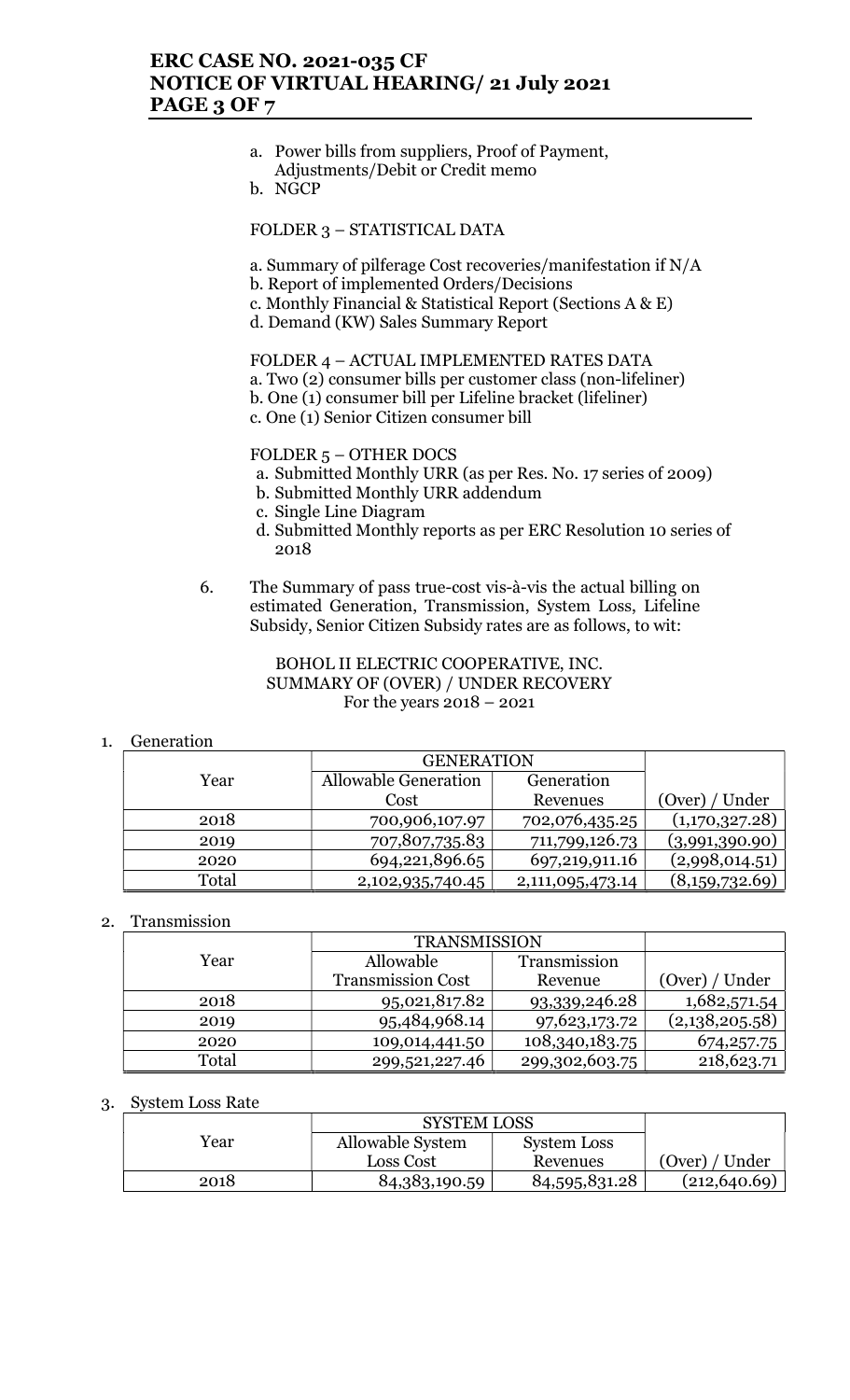## ERC CASE NO. 2021-035 CF NOTICE OF VIRTUAL HEARING/ 21 July 2021 PAGE 4 OF 7

| 2019  | 83,148,977.90  | 89,963,825.49    | (6,814,847.59)  |
|-------|----------------|------------------|-----------------|
| 2020  | 84,934,015.32  | 92, 263, 786. 43 | (7,329,771.11)  |
| Total | 252,466,183.81 | 266,823,443.20   | (14,357,259.39) |

Life Line Discount /

4. Subsidy

|       | <b>LIFELINE</b>       |                        |                |
|-------|-----------------------|------------------------|----------------|
| Year  | <b>Total Lifeline</b> | <b>Actual Lifeline</b> |                |
|       | Discount              | Subsidy                | (Over) / Under |
| 2018  | 2,886,918.52          | 2,969,194.54           | (82, 276.02)   |
| 2019  | 2,609,124.12          | 2,730,114.85           | (120,990.74)   |
| 2020  | 2,391,606.47          | 3,429,731.21           | (1,038,124.74) |
| Total | 7,887,649.11          | 9,129,040.61           | (1,241,391.50) |

Senior Citizen

5. Discount / Subsidy

| Year  | <b>SENIOR CITIZEN</b> |           |                 |
|-------|-----------------------|-----------|-----------------|
|       | Discount              | Subsidy   | (Over)<br>Under |
| 2018  | 37,430.17             | 35,610.46 | 1,819.71        |
| 2019  | 36,086.60             | 33,633.71 | 2,452.90        |
| 2020  | 16,224.32             | 17,099.58 | (875.26)        |
| Total | 89,741.09             | 86,343.75 | 3,397.34        |

#### 6. Summary

| Particulars             | Revenue          |                          | (Over) / Under  |
|-------------------------|------------------|--------------------------|-----------------|
|                         | Pass Through     | <b>Actual Collection</b> | Recovery        |
| Generation              | 2,102,935,740.45 | 2,111,095,473.14         | (8,159,732.69)  |
| Transmission            | 299,521,227.46   | 299,302,603.75           | 218,623.71      |
| <b>System Loss Rate</b> | 252,466,183.81   | 266,823,443.20           | (14,357,259.39) |
| Life Line Discount /    |                  |                          |                 |
| Subsidy                 | 7,887,649.11     | 9,129,040.61             | (1,241,391.50)  |
| Senior Citizen          |                  |                          |                 |
| Discount / Subsidy      | 89,741.09        | 86,343.75                | 3,397.34        |
| Total                   | 2,662,900,541.92 | 2,686,436,904.45         | (23,536,362.54  |

7. BOHECO II has duly complied with the pre-filing requirements in accordance with the Rules of Practice and Procedure of the Energy Regulatory Commission.

### PRAYER

WHEREFORE, premises considered, it is respectfully prayed of this Honorable Commission that the submitted calculation prepared by the Applicant be approved and that upon receipt of the Order of Approval, herein Applicant be allowed to propose the scheme of refund/recovery as the case may be.

All other relief which are deemed just and equitable are likewise prayed for.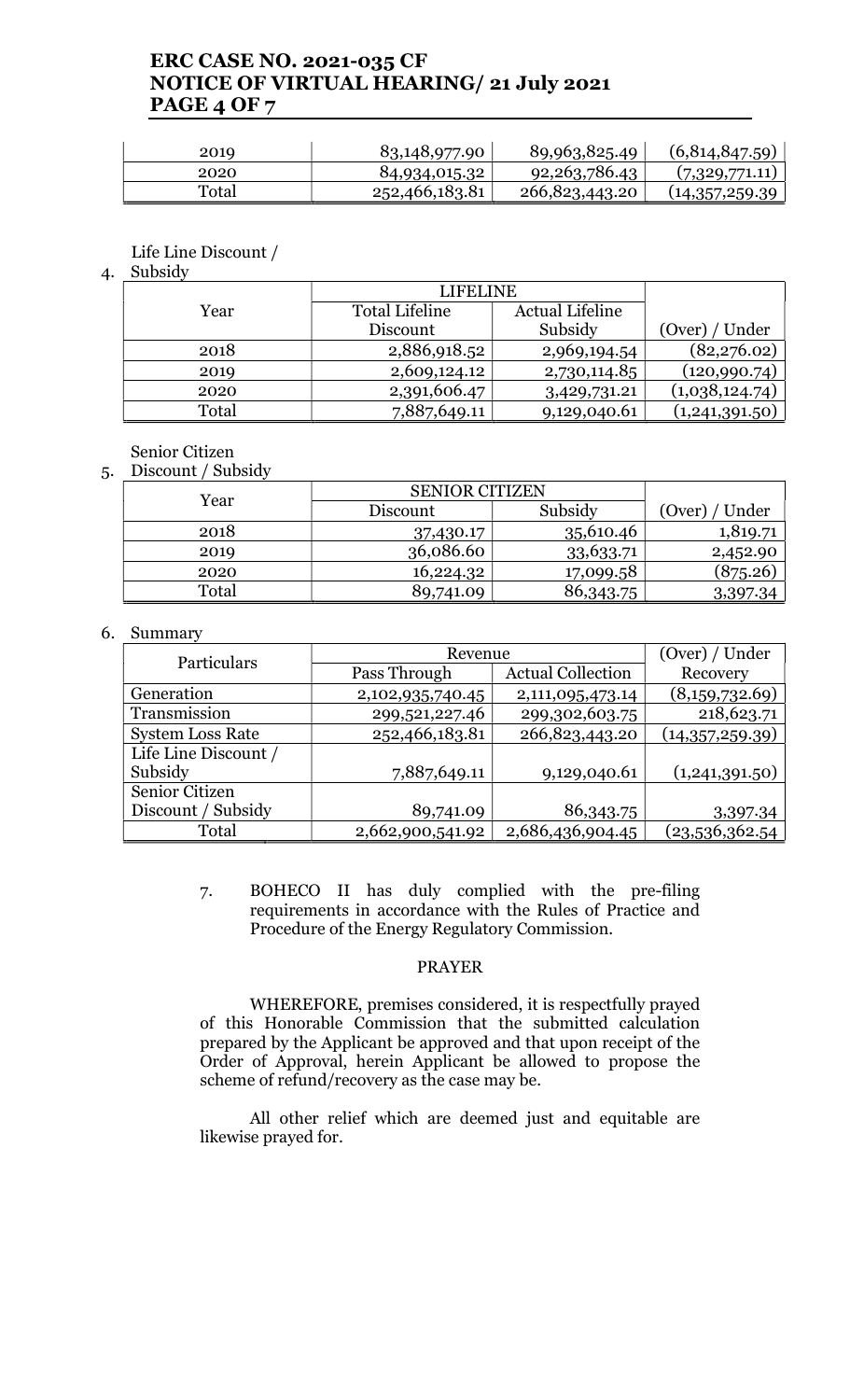## ERC CASE NO. 2021-035 CF NOTICE OF VIRTUAL HEARING/ 21 July 2021 PAGE 5 OF 7

The Commission has set the Application for determination of compliance with the jurisdictional requirements, expository presentation, Pre-trial Conference, and presentation of evidence on the following dates and online platform for the conduct thereof, pursuant to Resolution No. 09, Series 0f 2020<sup>1</sup> dated 24 September 2020 and Resolution No. 01, Series of 2021, dated 17 December 2020 (ERC Revised Rules of Practice and Procedure)<sup>2</sup>:

| Date                                                                              | <b>Platform</b>                  | <b>Activity</b>                                                                                          |
|-----------------------------------------------------------------------------------|----------------------------------|----------------------------------------------------------------------------------------------------------|
| <b>31 August 2021</b><br>(Tuesday) at nine o'clock<br>in the morning (9:00<br>AM) | <b>Microsoft</b><br><b>Teams</b> | Determination of<br>compliance with the<br>jurisdictional<br>requirements and<br>expository presentation |
| 07 September 2021<br>(Tuesday) at nine o'clock<br>in the morning $(9:00)$         | <b>Microsoft</b><br><b>Teams</b> | <b>Pre-trial Conference</b><br>and presentation of<br>evidence                                           |

Any interested stakeholder may submit its comments and/or clarifications at least one (1) calendar day prior to the scheduled virtual hearing, via electronic mail (e-mail) at docket@erc.ph, copy furnish the Legal Service through  $\frac{\text{legal@erc.ph.}}{\text{Real@erc.ph.}}$  The Commission shall give priority to the stakeholders who have duly submitted their respective comments and/or clarifications, to discuss the same and propound questions during the course of the expository presentation.

Moreover, any persons who have an interest in the subject matter of the instant case may become a party by filing with the Commission via e-mail at  $d$ ocket@erc.ph, copy furnish the Legal Service through  $legal@erc.ph$ , a verified Petition to Intervene at least five  $(5)$  calendar days prior to the date of the initial virtual hearing and subject to the requirements under Rule 9 of the ERC Revised Rules of Practice and Procedure, indicating therein the docket number and title of the case and stating the following:

- 1) The petitioner's name, mailing address, and e-mail address;
- 2) The nature of petitioner's interest in the subject matter of the proceeding and the way and manner in which such interest is affected by the issues involved in the proceeding; and

 <sup>1</sup> A Resolution Adopting the Guidelines Governing Electronic Applications, Filings and Virtual Hearings Before the Energy Regulatory Commission

<sup>&</sup>lt;sup>2</sup> A Resolution Adopting the Revised Rules of Practice and Procedure of the Energy Regulatory Commission.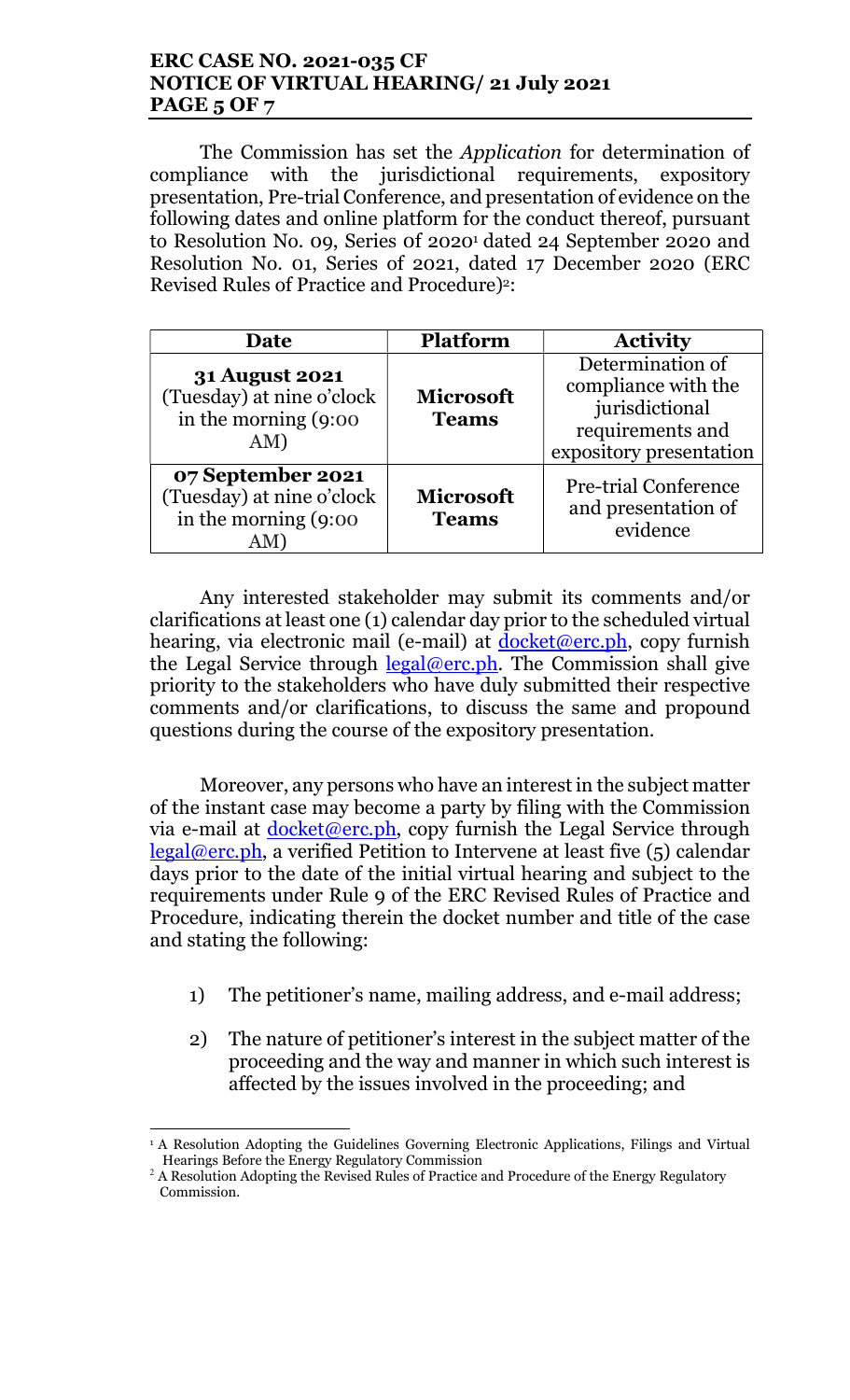3) A statement of the relief desired.

Likewise, all other persons who may want their views known to the Commission with respect to the subject matter of the case may file through e-mail at  $\frac{docket@erc.ph.}{docket@erc.ph.}$  copy furnish the Legal Service through  $\text{legal@erc.ph},$  their Opposition or Comment thereon at least five (5) calendar days prior to the initial virtual hearing and subject to the requirements under Rule 9 of the ERC Revised Rules of Practice and Procedure. No particular form of Opposition or Comment is required, but the document, letter, or writing should contain the following:

- 1) The name, mailing address, and e-mail address of such person;
- 2) A concise statement of the Opposition or Comment; and
- 3) The grounds relied upon.

Any of the persons mentioned in the preceding paragraphs may access the copy of the Application on the Commission's official website at www.erc.gov.ph.

Finally, all interested persons may be allowed to join the scheduled initial virtual hearings by providing the Commission, thru legal.virtualhearings@erc.ph, with their respective e-mail addresses and indicating therein the case number of the instant Application. The Commission will send the access link/s to the aforementioned hearing platform within five (5) working days prior to the scheduled hearings.

(This space is intentionally left blank)